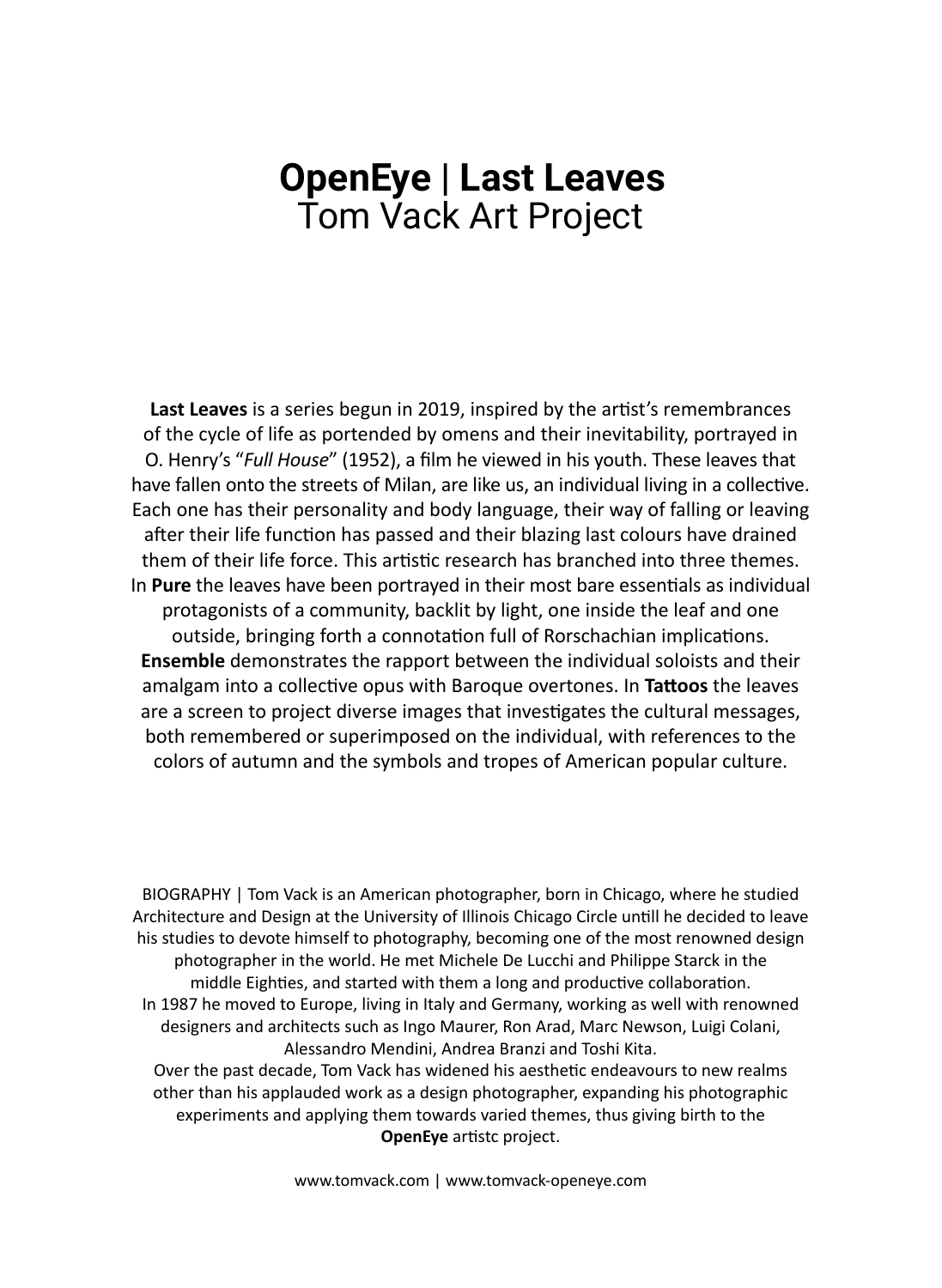

Last Leaves. Pure | FIREBIRD, 2019 | size 130x97 cm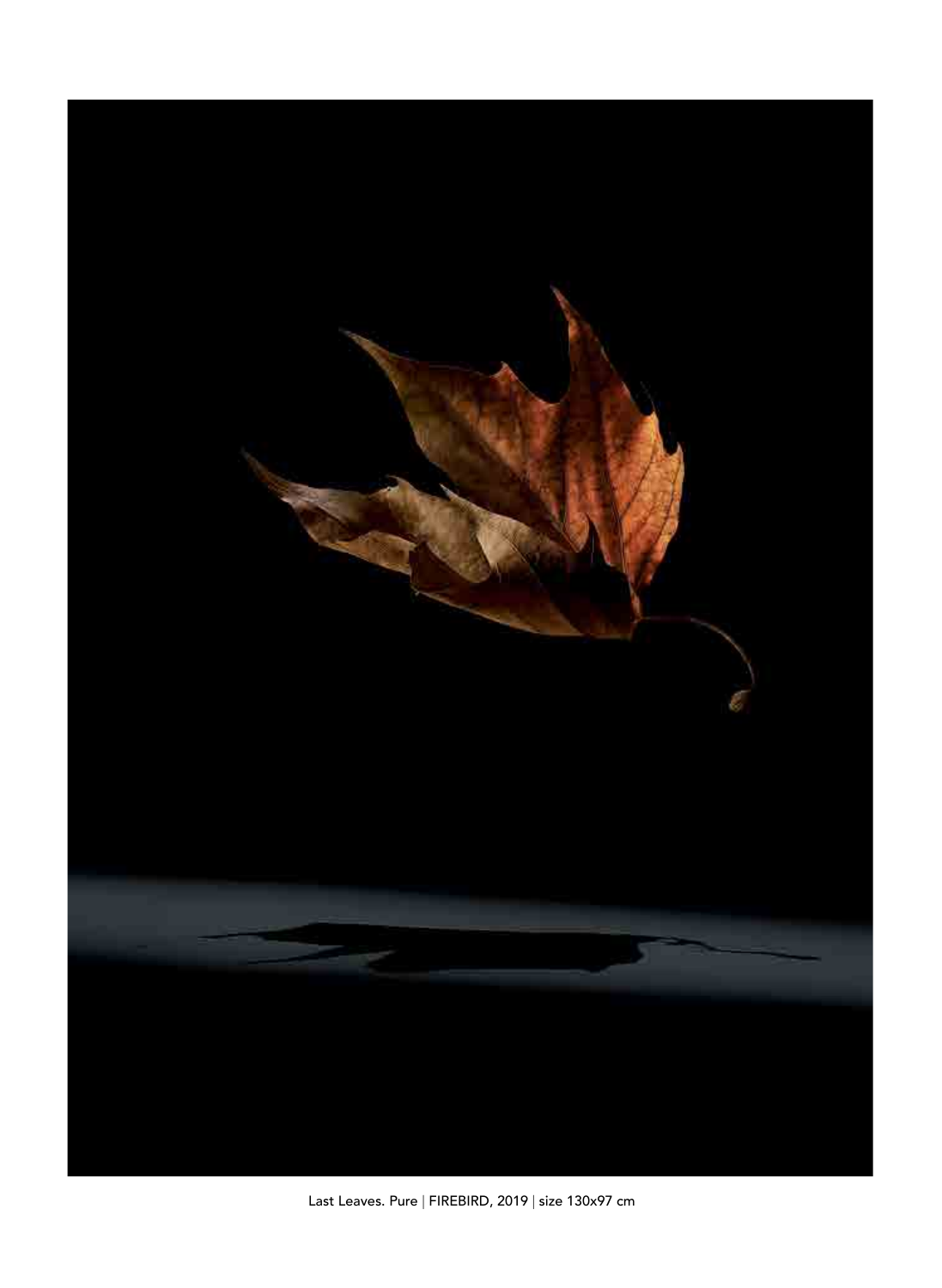

Last Leaves. Pure | CHANTILLY LACE, 2019 | size 130x97 cm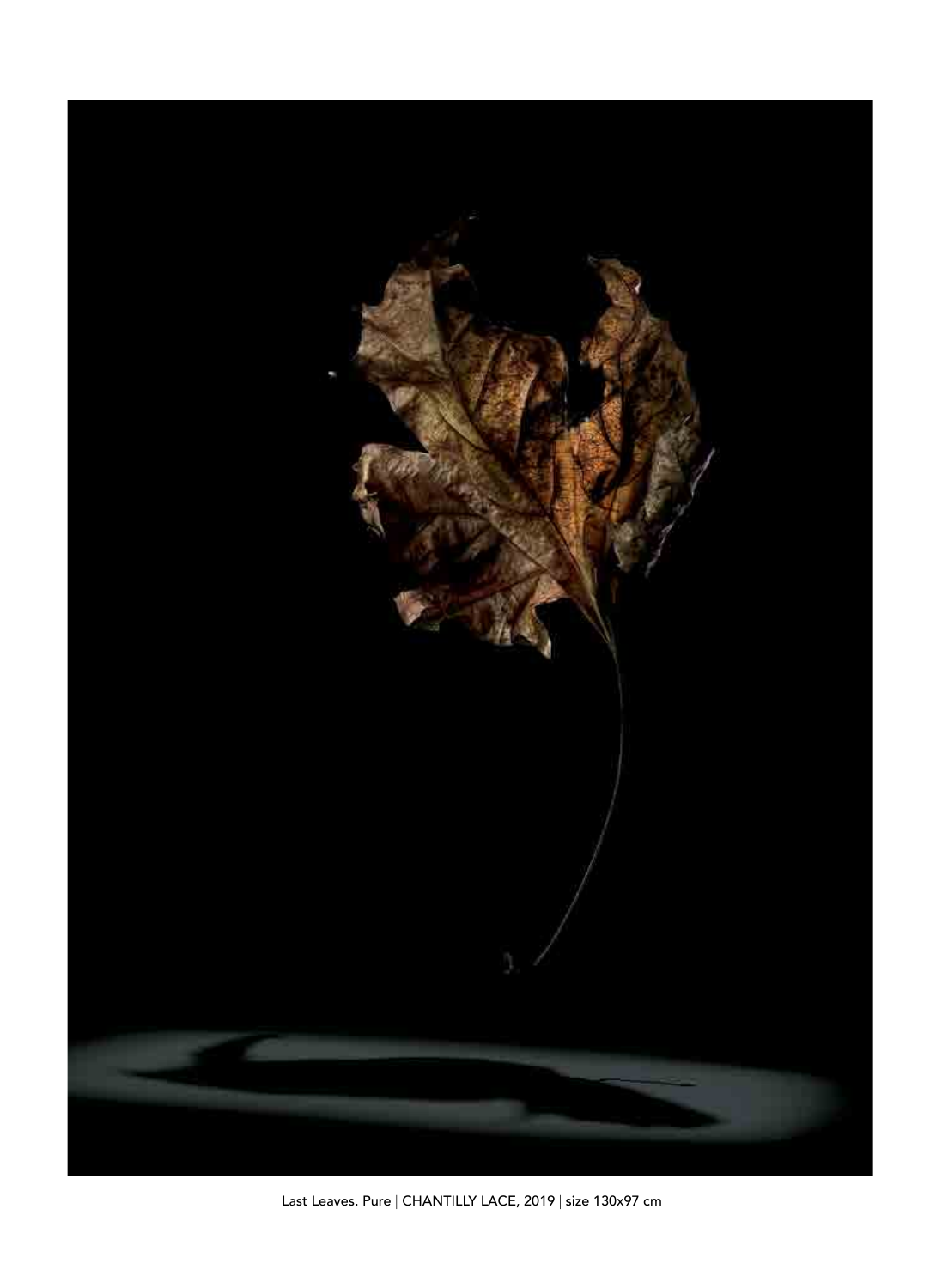

Last Leaves. Pure | SAMOTHRACE, 2019 | size 130x97 cm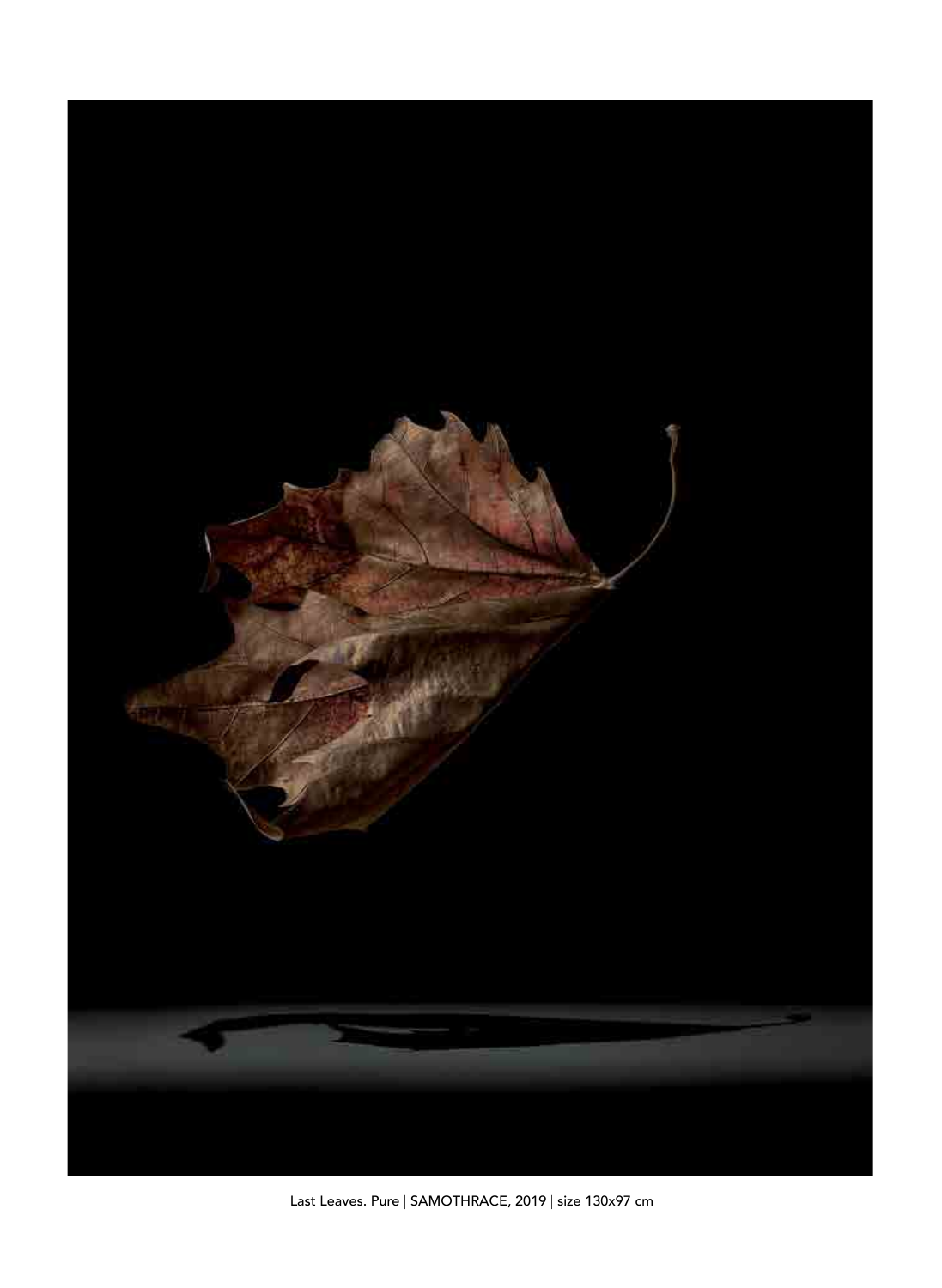

Last Leaves. Pure | SOFT LANDING, 2019 | size 130x97 cm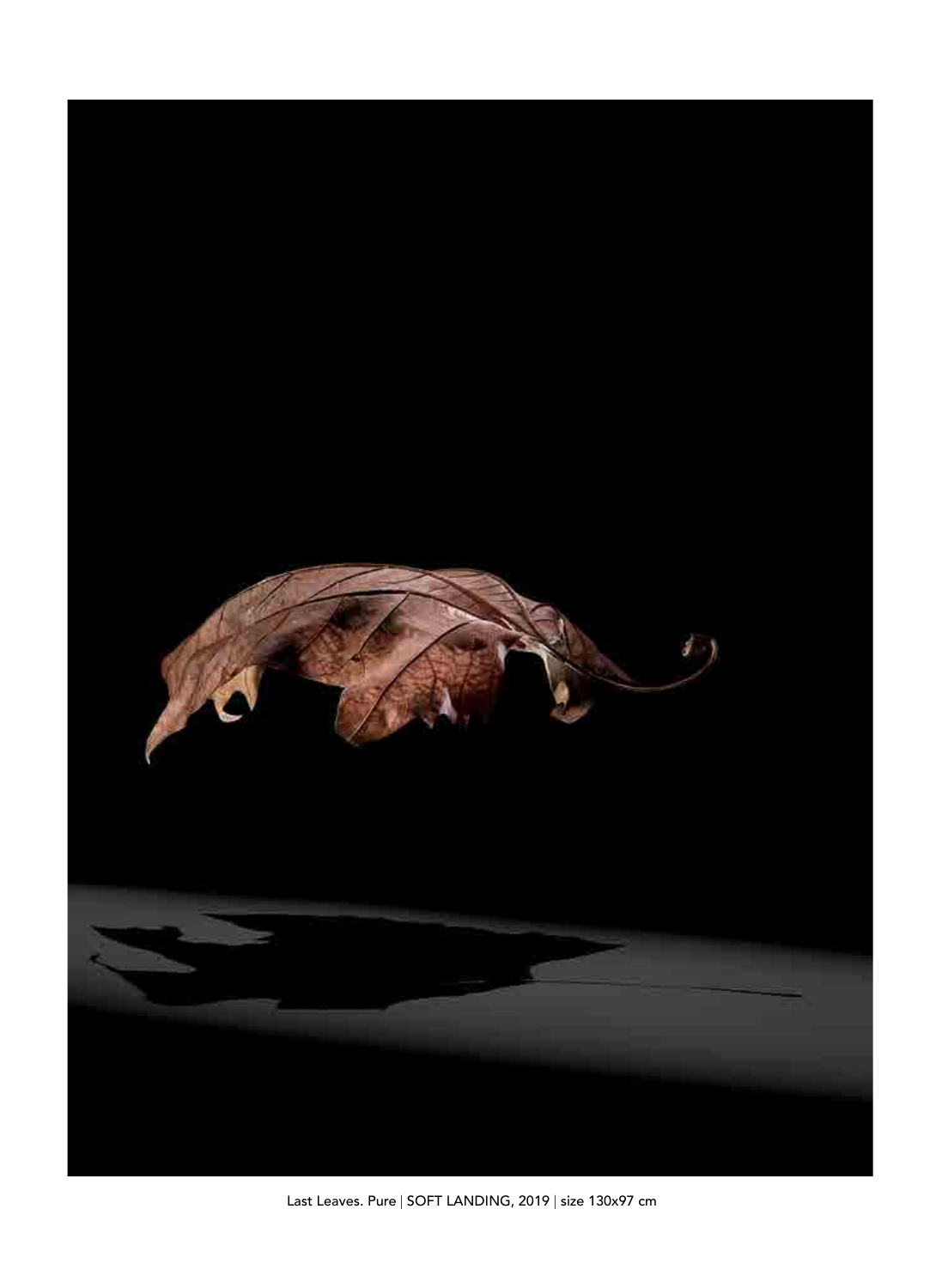

Last Leaves. Tattoos | BIG BOY, 2019 | size 130x97 cm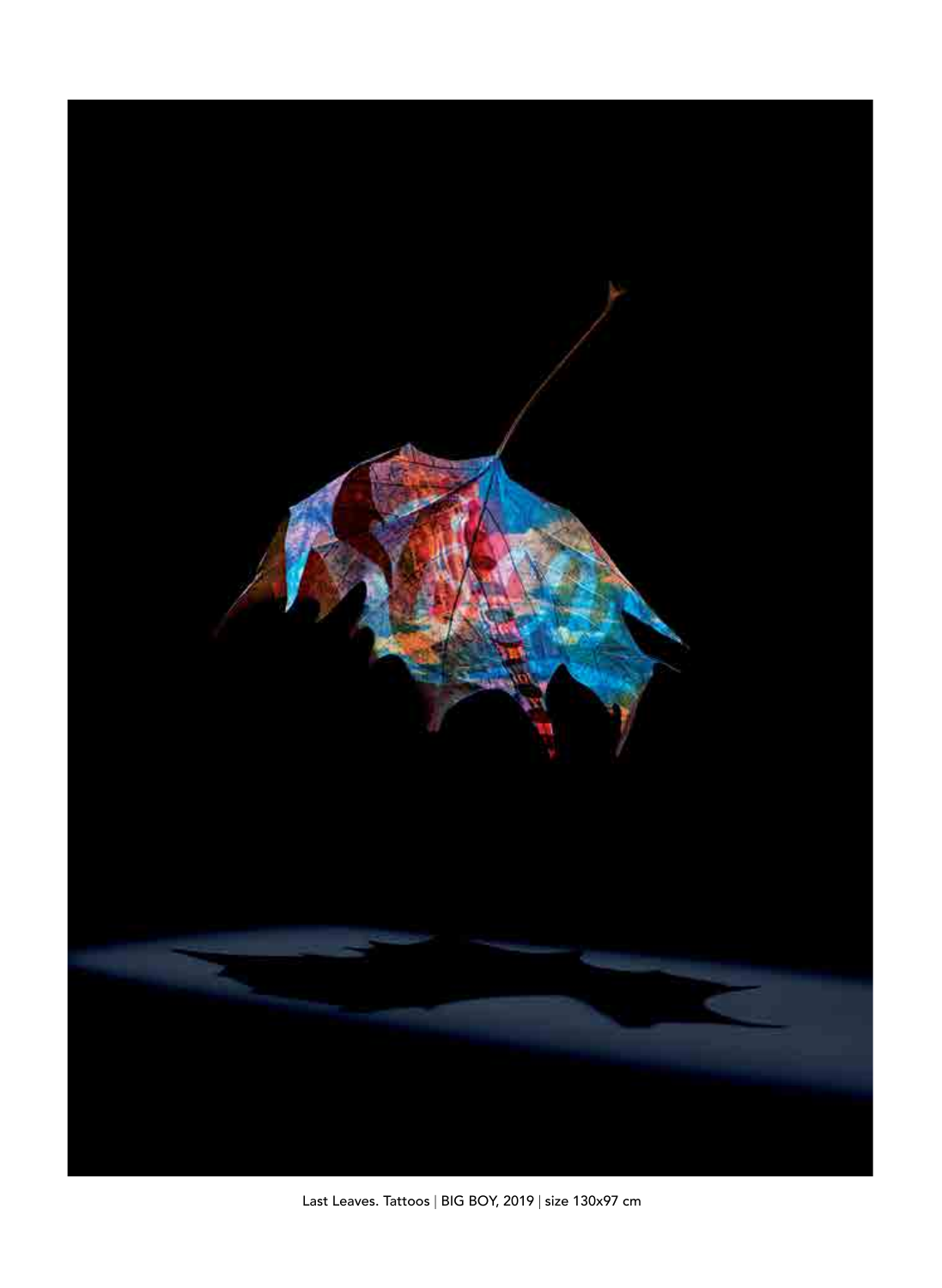

Last Leaves. Tattoos | FADED GLORY, 2019 | size 130x97 cm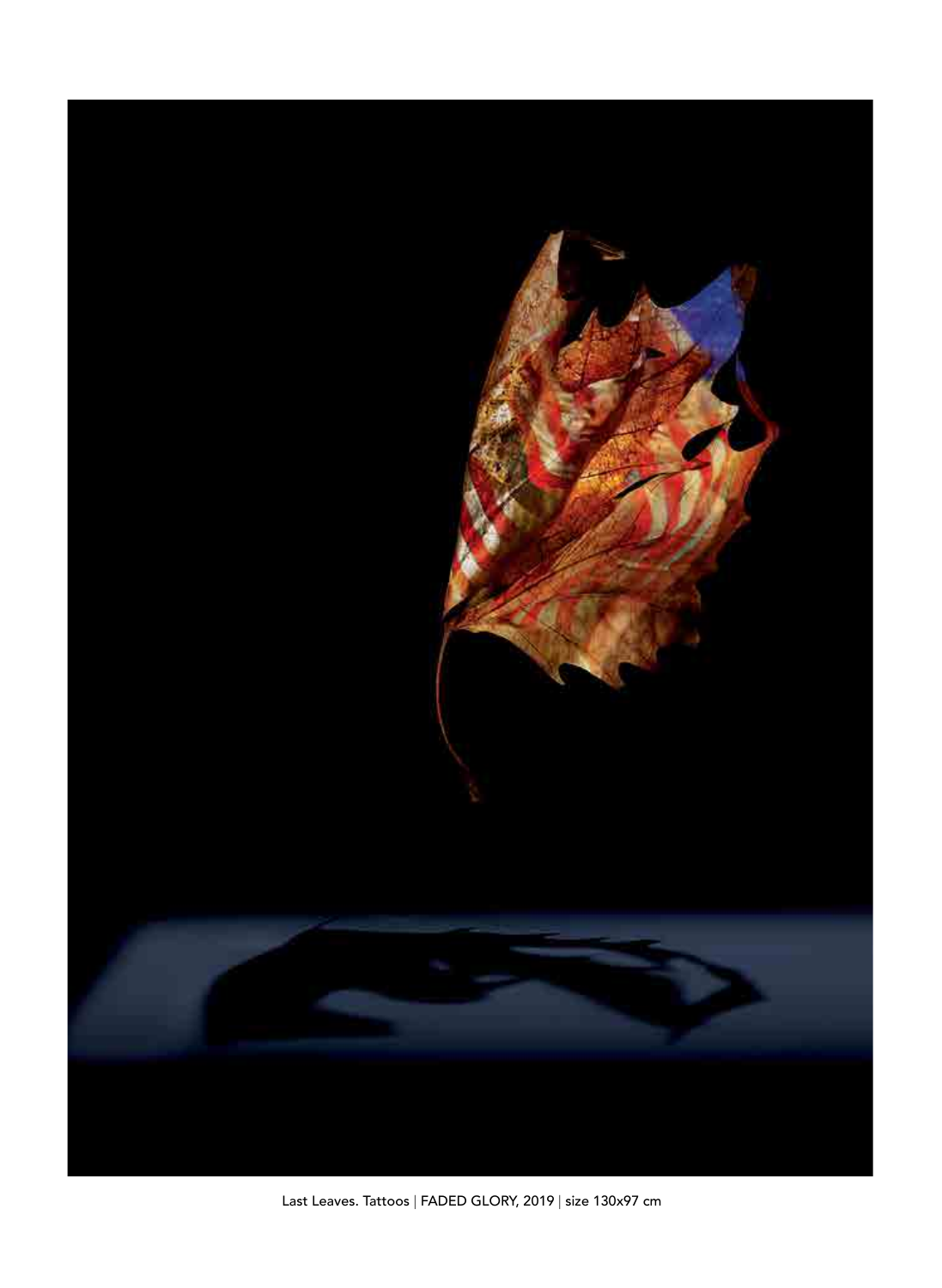

Last Leaves. Tattoos | BEAUTILITY, 2019 | size 130x97 cm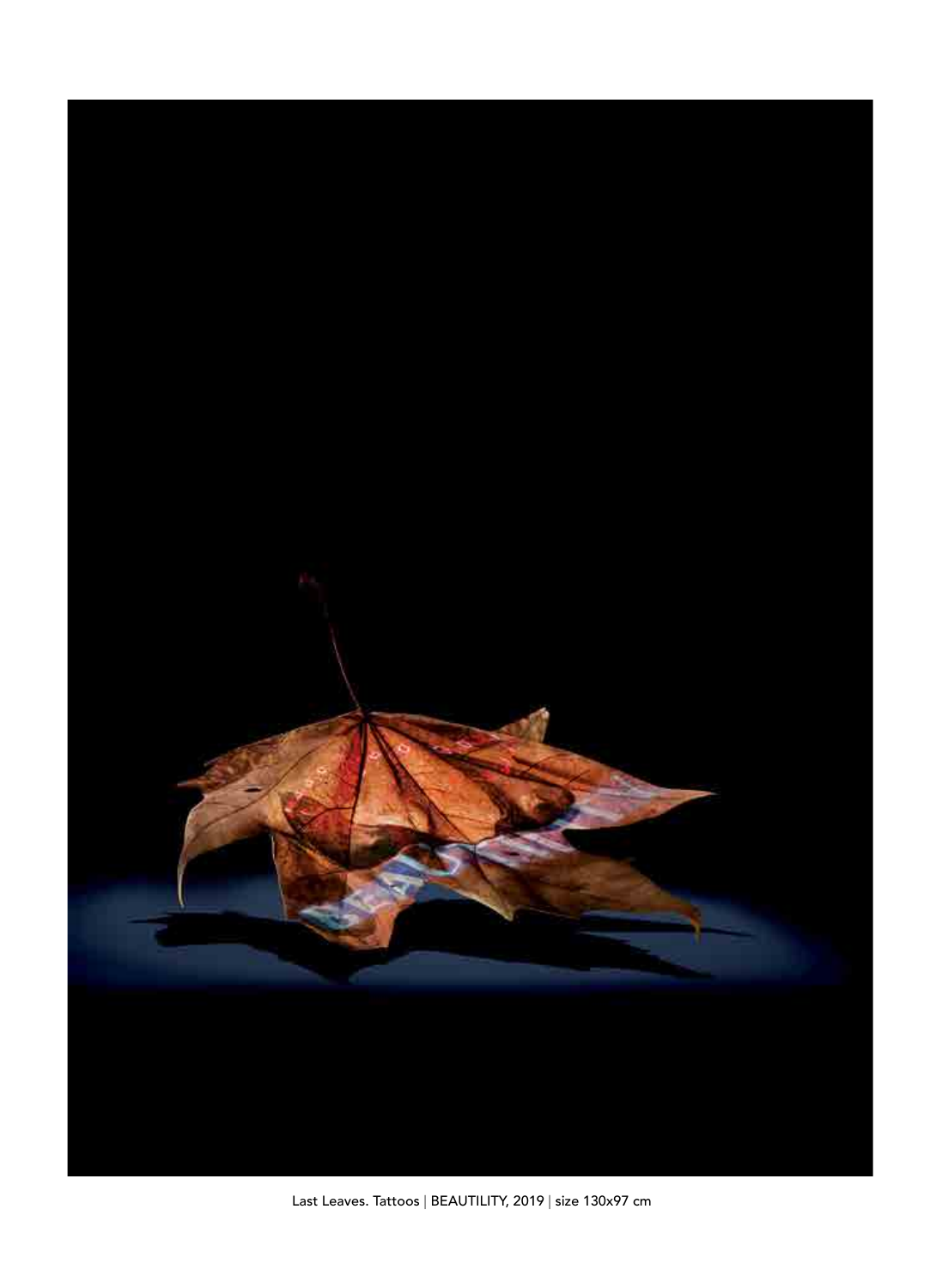

Last Leaves. Tattoos | SLOW-MO, 2019 | size 130x97 cm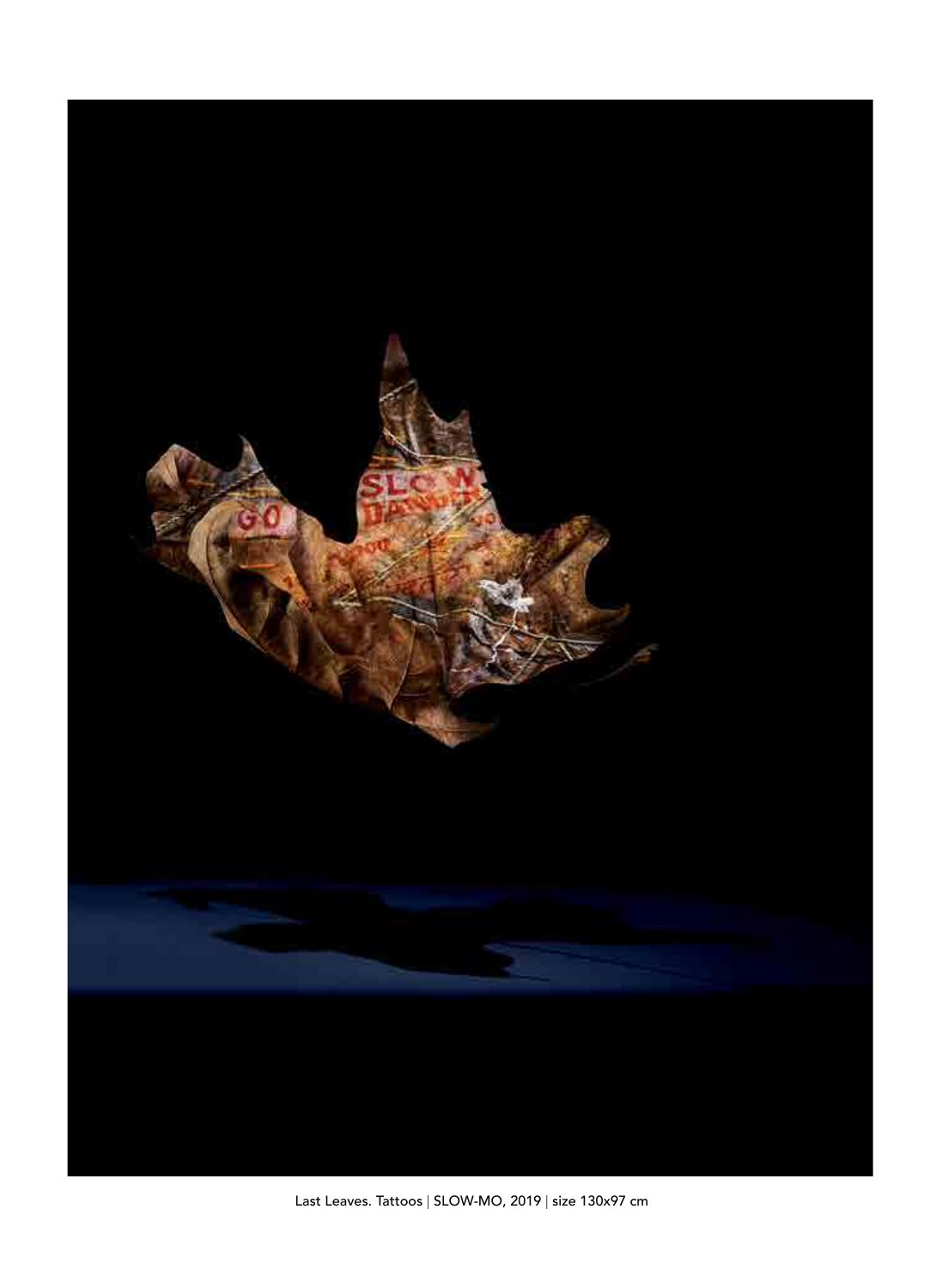

Last Leaves. Ensemble | GOLDEN YEARS, 2019 | size 130x97 cm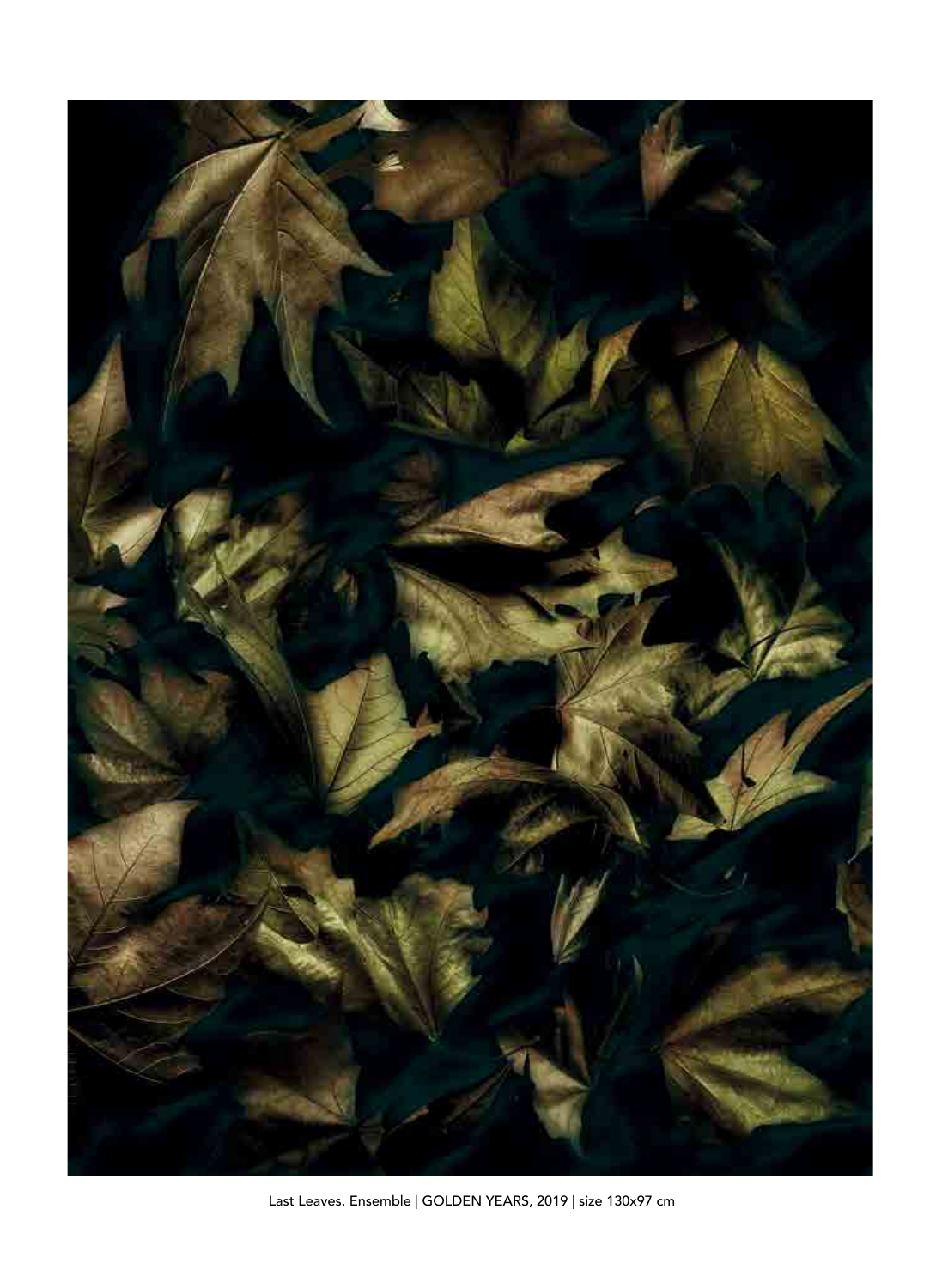

Last Leaves. Ensemble | BLUE BACH, 2019 | size 130x97 cm